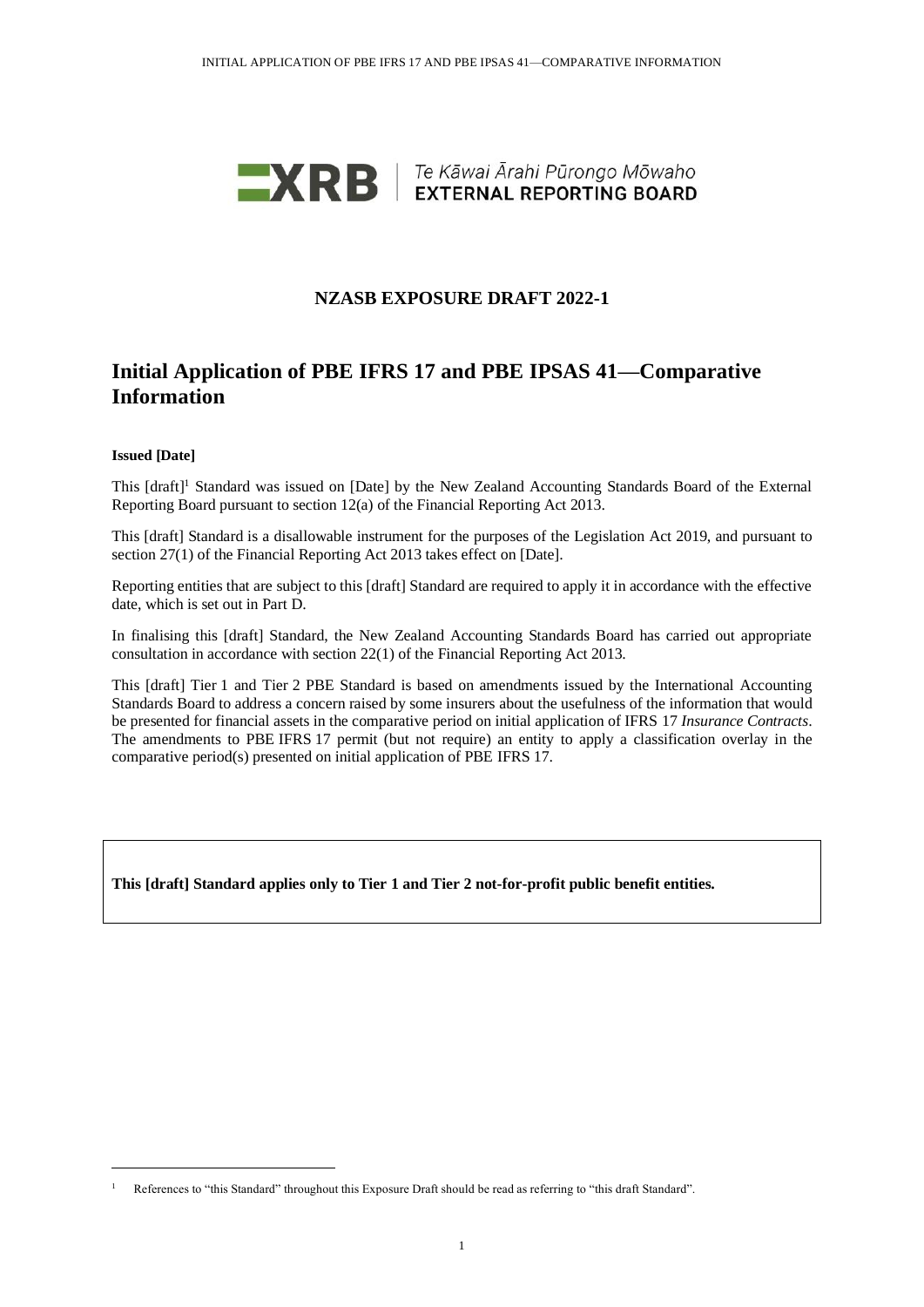#### COPYRIGHT

© External Reporting Board (XRB) 2022

This XRB standard contains International Financial Reporting Standards (IFRS® ) Foundation copyright material. Reproduction within New Zealand in unaltered form (retaining this notice) is permitted for personal and non-commercial use subject to the inclusion of an acknowledgement of the source.

Requests and enquiries concerning reproduction and rights for commercial purposes within New Zealand should be addressed to the Chief Executive, External Reporting Board at the following email address[: enquiries@xrb.govt.nz](mailto:enquiries@xrb.govt.nz) and the IFRS Foundation at the following email address: permissions@ifrs.org

All existing rights (including copyrights) in this material outside of New Zealand are reserved by the IFRS Foundation. Further information and requests for authorisation to reproduce for commercial purposes outside New Zealand should be addressed to the IFRS Foundation.

ISBN

#### Copyright

IFRS Standards are issued by the International Accounting Standards Board Columbus Building, 7 Westferry Circus, Canary Wharf, London, E14 4HD, United Kingdom. Tel: +44 (0) 20 7246 6410 Email[: info@ifrs.org](mailto:info@ifrs.org) Web: [www.ifrs.org](http://www.ifrs.org/)

#### **Copyright © International Financial Reporting Standards Foundation** All rights reserved.

Reproduced and distributed by the External Reporting Board with the permission of the IFRS Foundation.

This English language version of the IFRS Standards is the copyright of the IFRS Foundation.

- 1. The IFRS Foundation grants users of the English language version of IFRS Standards (Users) the permission to reproduce the IFRS Standards for
	- (i) the User's Professional Use, or
	- (ii) private study and education

**Professional Use**: means use of the English language version of the IFRS Standards in the User's professional capacity in connection with the business of providing accounting services for the purpose of application of IFRS Standards for preparation of financial statements and/or financial statement analysis to the User's clients or to the business in which the User is engaged as an accountant.

For the avoidance of doubt, the abovementioned usage does not include any kind of activities that make (commercial) use of the IFRS Standards other than direct or indirect application of IFRS Standards, such as but not limited to commercial seminars, conferences, commercial training or similar events.

- 2. For any application that falls outside Professional Use, Users shall be obliged to contact the IFRS Foundation for a separate individual licence under terms and conditions to be mutually agreed.
- 3. Except as otherwise expressly permitted in this notice, Users shall not, without prior written permission of the Foundation have the right to license, sublicense, transmit, transfer, sell, rent, or otherwise distribute any portion of the IFRS Standards to third parties in any form or by any means, whether electronic, mechanical or otherwise either currently known or yet to be invented.
- 4. Users are not permitted to modify or make alterations, additions or amendments to or create any derivative works, save as otherwise expressly permitted in this notice.
- 5. Commercial reproduction and use rights are strictly prohibited. For further information please contact the IFRS Foundation a[t permissions@ifrs.org.](mailto:permissions@ifrs.org)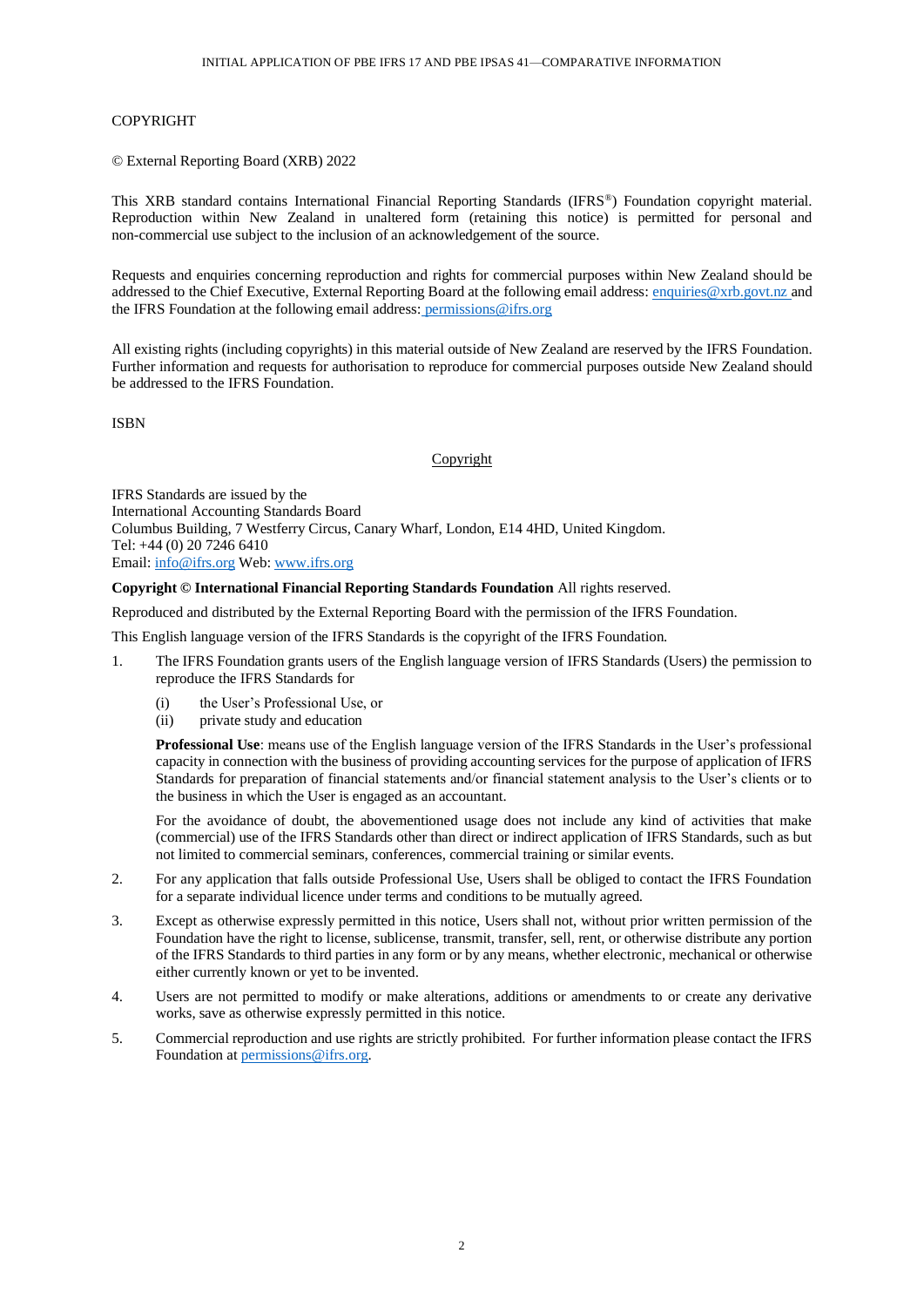The authoritative text of IFRS Standards is that issued by the International Accounting Standards Board in the English language. Copies may be obtained from the IFRS Foundation's Publications Department.

Please address publication and copyright matters in English to: IFRS Foundation Publications Department Columbus Building, 7 Westferry Circus, Canary Wharf, London, E14 4HD, United Kingdom. Tel: +44 (0) 20 7332 2730 Fax: +44 (0) 20 7332 2749 Email[: publications@ifrs.org](mailto:publications@ifrs.org) Web: [www.ifrs.org](http://www.ifrs.org/)

### Trade Marks



The IFRS Foundation logo, the IASB logo, the IFRS for SMEs logo, the "Hexagon Device", "IFRS Foundation", "eIFRS", "IAS", "IASB", "IFRS for SMEs", "IASs", "IFRS", "IFRSs", "International Accounting Standards" and "International Financial Reporting Standards", "IFRIC", and "SIC" are **Trade Marks** of the IFRS Foundation.

#### Disclaimer

The authoritative text of the IFRS Standards is reproduced and distributed by the External Reporting Board in respect of their application in New Zealand. The International Accounting Standards Board, the Foundation, the authors and the publishers do not accept responsibility for loss caused to any person who acts or refrains from acting in reliance on the material in this publication, whether such loss is caused by negligence or otherwise.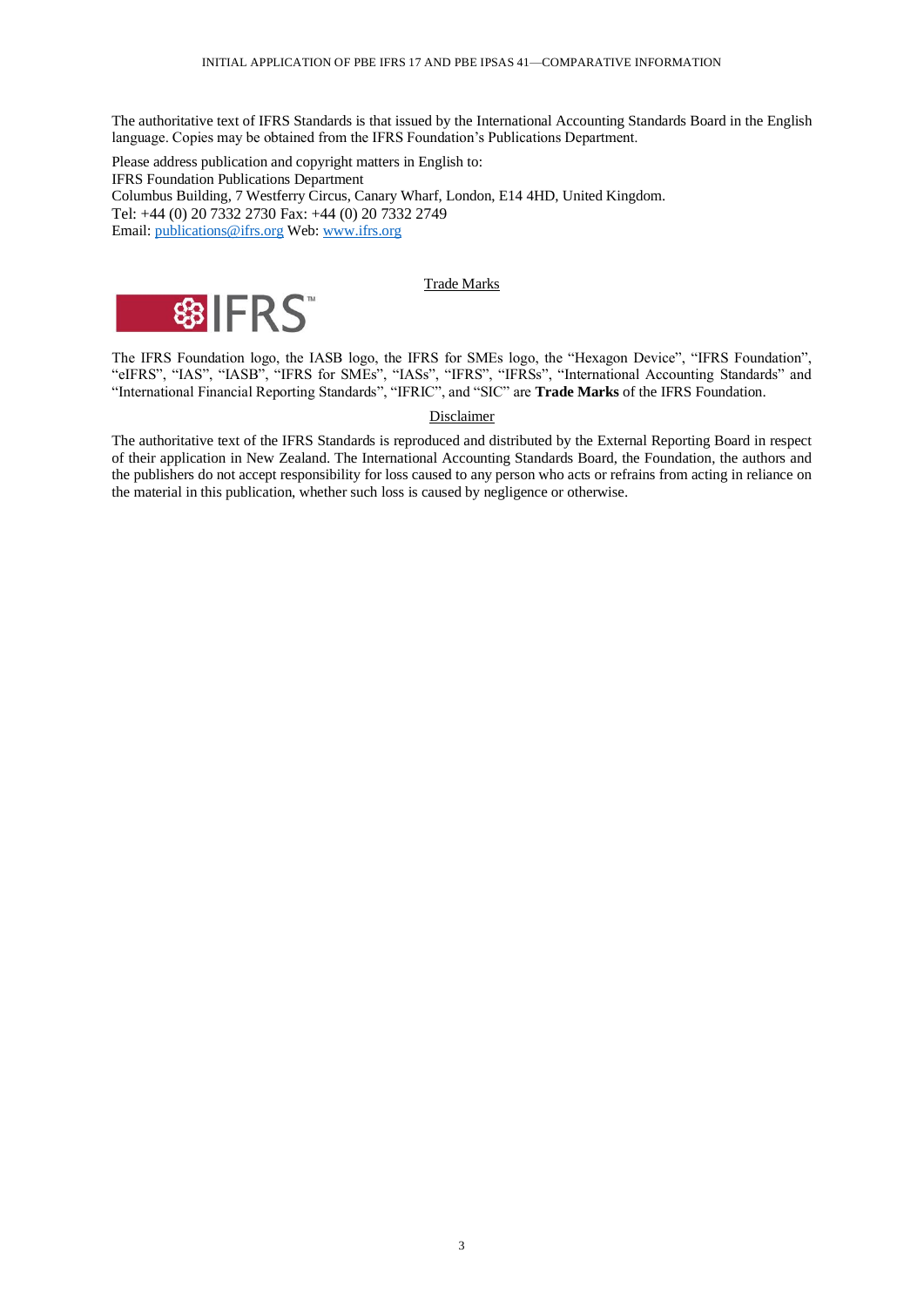## **CONTENTS**

|                                                                                         | from page |
|-----------------------------------------------------------------------------------------|-----------|
| <b>PART A: INTRODUCTION</b>                                                             |           |
| <b>PART B: SCOPE</b>                                                                    |           |
| <b>PART C: AMENDMENTS TO PBE IFRS 17 INSURANCE CONTRACTS</b>                            |           |
| <b>PART D: EFFECTIVE DATE</b>                                                           |           |
| The following is available within New Zealand on the XRB website as additional material |           |

**AMENDMENTS TO THE BASIS FOR CONCLUSIONS ON IFRS 17** *INSURANCE CONTRACTS*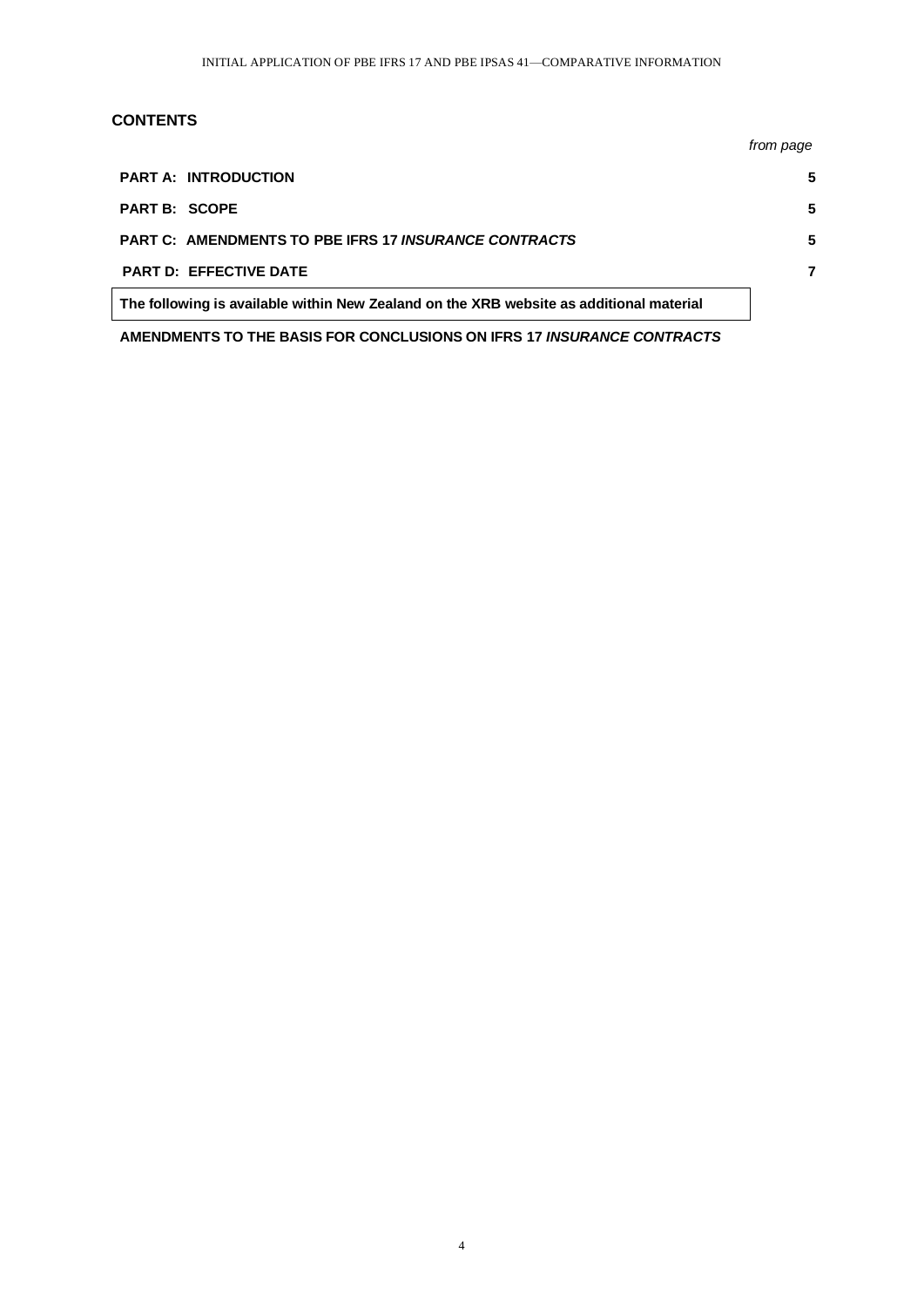# **Part A – Introduction**

This Standard sets out amendments to PBE IFRS 17 *Insurance Contracts*. The amendments will help insurers to avoid temporary accounting mismatches due to different transition requirements in PBE IFRS 17 and PBE IPSAS 41 *Financial Instruments*.

Tier 2 entities are required to comply with all the requirements in this Standard.

# **Part B – Scope**

**This Standard applies to Tier 1 and Tier 2 not-for-profit public benefit entities.**

# **Part C – Amendments to PBE IFRS 17** *Insurance Contracts*

Paragraphs 132.2A, 132.28A–132.28E, 132.33A and the heading before paragraph 132.28A are added. For ease of reading these paragraphs have not been underlined.

Paragraph 132.29 is not amended, but is shown for context.

## **Effective date and transition**

### **Effective date**

...

132.2A *Initial Application of PBE IFRS 17 and PBE IPSAS 41—Comparative Information*, issued in [date], added paragraphs 132.28A–132.28E and 132.33A. An entity that chooses to apply paragraphs 132.28A–132.28E and 132.33A shall apply them on initial application of PBE IFRS 17.

### **Transition**

...

### *Comparative Information*

...

### **Entities that First Apply PBE IFRS 17 and PBE IPSAS 41 at the same time**

- 132.28A An entity that first applies PBE IFRS 17 and PBE IPSAS 41 at the same time is permitted to apply paragraphs 132.28B–132.28E (classification overlay) for the purpose of presenting comparative information about a financial asset if the comparative information for that financial asset has not been restated for PBE IPSAS 41. Comparative information for a financial asset will not be restated for PBE IPSAS 41 if either the entity chooses not to restate prior periods (see paragraph 173 of PBE IPSAS 41), or the entity restates prior periods but the financial asset has been derecognised during those prior periods (see paragraph 158 of PBE IPSAS 41).
- 132.28B An entity applying the classification overlay to a financial asset shall present comparative information as if the classification and measurement requirements of PBE IPSAS 41 had been applied to that financial asset. The entity shall use reasonable and supportable information available at the transition date (see paragraph 132.2(b)) to determine how the entity expects the financial asset would be classified and measured on initial application of PBE IPSAS 41 (for example, an entity might use preliminary assessments performed to prepare for the initial application of PBE IPSAS 41).
- 132.28C In applying the classification overlay to a financial asset, an entity is not required to apply the impairment requirements in paragraphs 73–93 of PBE IPSAS 41. If, based on the classification determined applying paragraph 132.28B, the financial asset would be subject to the impairment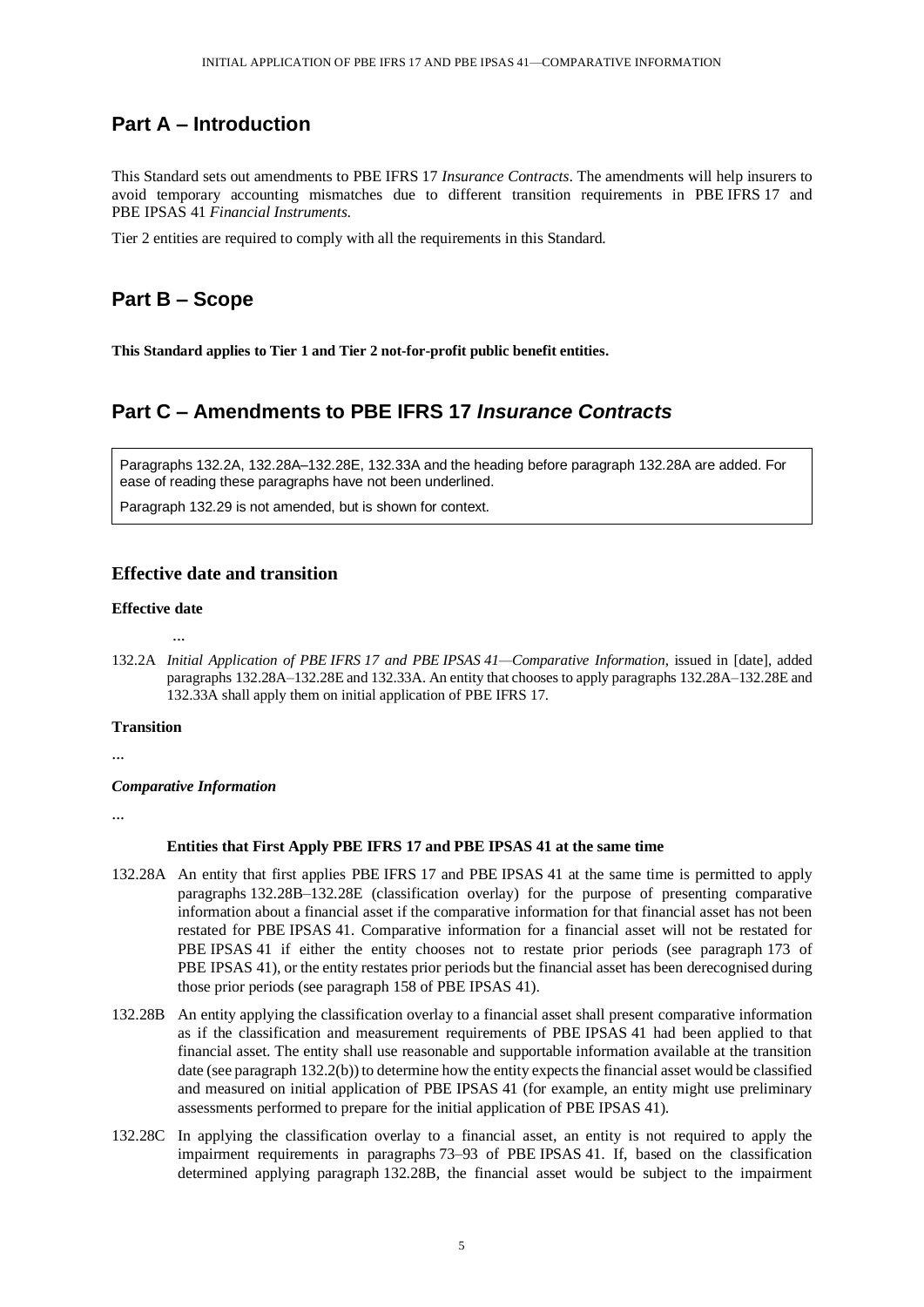requirements in paragraphs 73–93 of PBE IPSAS 41 but the entity does not apply those requirements in applying the classification overlay, the entity shall continue to present any amount recognised in respect of impairment in the prior period in accordance with PBE IPSAS 29 *Financial Instruments: Recognition and Measurement*. Otherwise, any such amounts shall be reversed.

- 132.28D Any difference between the previous carrying amount of a financial asset and the carrying amount at the transition date that results from applying paragraphs 132.28B–132.28C shall be recognised in opening accumulated comprehensive revenue and expense (or other component of net assets/equity, as appropriate) at the transition date.
- 132.28E An entity that applies paragraphs 132.28B–132.28D shall:
	- (a) Disclose qualitative information that enables users of financial statements to understand:
		- (i) The extent to which the classification overlay has been applied (for example, whether it has been applied to all financial assets derecognised in the comparative period);
		- (ii) Whether and to what extent the impairment requirements in paragraphs 73–93 of PBE IPSAS 41have been applied (see paragraph 132.28C);
	- (b) Only apply those paragraphs to comparative information for reporting periods between the transition date to PBE IFRS 17 and the date of initial application of PBE IFRS 17 (see paragraphs 132.2 and 132.25); and
	- (c) At the date of initial application of PBE IPSAS 41, apply the transition requirements in PBE IPSAS 41 (see paragraphs 157.1–184A of PBE IPSAS 41)).

### *Redesignation of Financial Assets*

- 132.29 At the date of initial application of PBE IFRS 17, an entity that had applied PBE IPSAS 41 to annual reporting periods before the initial application of PBE IFRS 17:
	- (a) May reassess whether an eligible financial asset meets the condition in paragraph 40 or paragraph 41 of PBE IPSAS 41. A financial asset is eligible only if the financial asset is not held in respect of an activity that is unconnected with contracts within the scope of PBE IFRS 17. Examples of financial assets that would not be eligible for reassessment are financial assets held in respect of banking activities or financial assets held in funds relating to investment contracts that are outside the scope of PBE IFRS 17.
	- (b) Shall revoke its previous designation of a financial asset as measured at fair value through profit or loss if the condition in paragraph 44 of PBE IPSAS 41 is no longer met because of the application of PBE IFRS 17.
	- (c) May designate a financial asset as measured at fair value through profit or loss if the condition in paragraph 44 of PBE IPSAS 41 is met.
	- (d) May designate an investment in an equity instrument as at fair value through other comprehensive income applying paragraph 106 of PBE IPSAS 41.
	- (e) May revoke its previous designation of an investment in an equity instrument as at fair value through other comprehensive income applying paragraph 106 of PBE IPSAS 41.
- …
- 132.33A For a financial asset derecognised between the transition date and date of initial application of PBE IFRS 17, an entity may apply paragraphs 132.28B–132.28E (classification overlay) for the purpose of presenting comparative information as if paragraph 132.29 had been applied to that asset. Such an entity shall adapt the requirements of paragraphs 132.28B–132.28E so that the classification overlay is based on how the entity expects the financial asset would be designated applying paragraph 132.29 at the date of initial application of PBE IFRS 17.